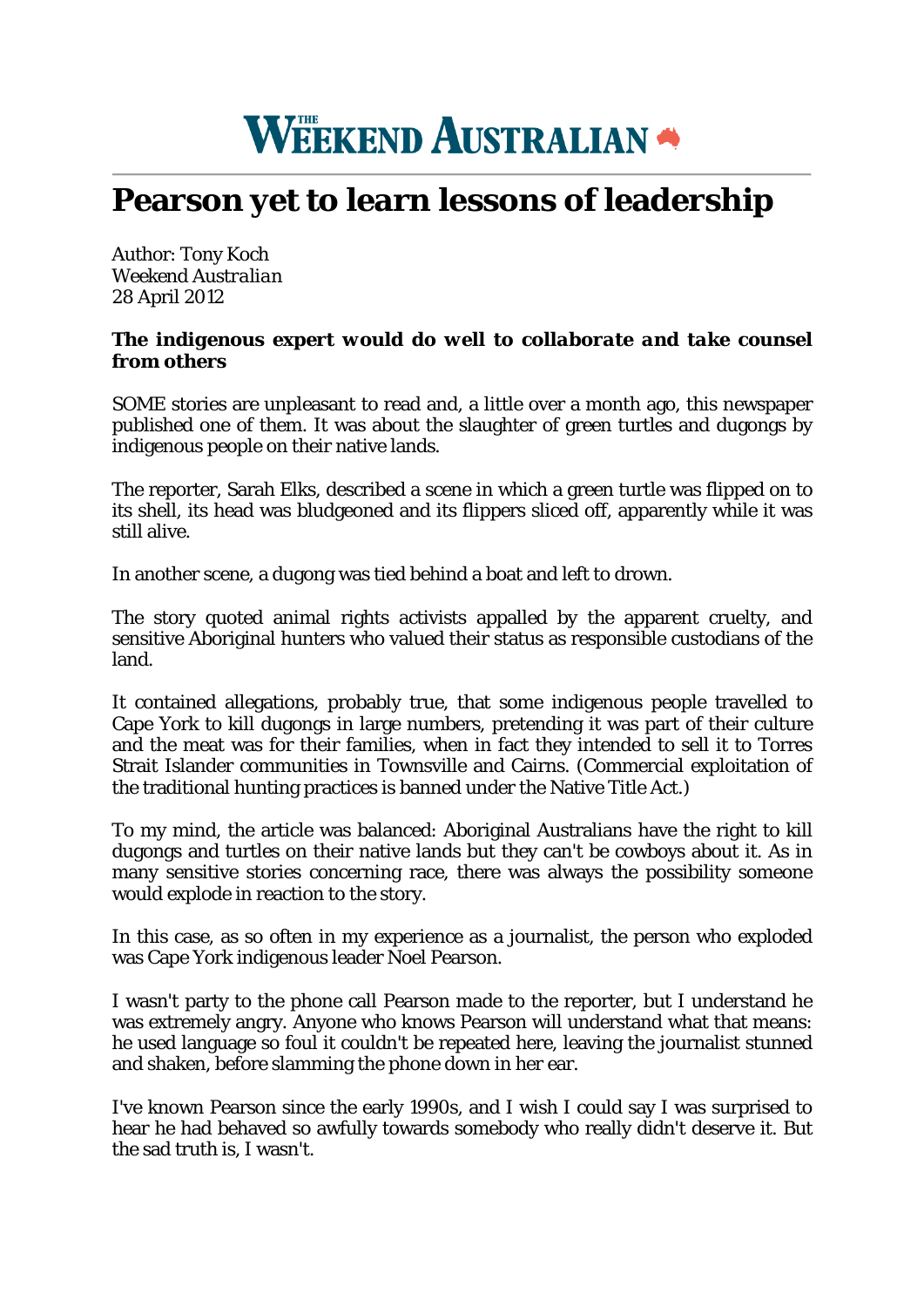Like many others, I've long understood that, for all his charisma and brilliance, Pearson is only human and therefore, like all of us, well short of perfect.

To give what will come in this column some context, I should say I've worked closely with Pearson for more than 15 years, and I've long admired his ``beautiful mind'', and his gift for sweet oratory.

There was a time -- not so long ago, actually -- when I believed Pearson had the potential to mature into a leader for both black and white Australia, perhaps even into the space once occupied by the late, great Charles Perkins.

Pearson was one of the first Aboriginal leaders to argue for an end to the flow of cheap alcohol -- he called it poison -- into remote communities and town camps to protect women and children from Aboriginal men, and Aboriginal men from themselves.

He bravely identified welfare -- ``sit-down money'' -- as being just as pernicious as booze, and he encouraged a difficult but important debate about Aboriginal people and personal responsibility.

Pearson argued for policy that would force Aboriginal parents, with financial penalties if necessary, to take their children to school and to properly feed and clothe them.

It would be no exaggeration to say that I have written hundreds of articles about Pearson, supporting him, and his ideas. The papers I have written for, Brisbane's The Courier-Mail and The Australian, have given him weekly or fortnightly columns in their high-selling Saturday papers.

I would like to say I was not blind to his faults -- his tendency to carry into a room a whiff of intellectual superiority, for example, that can at times veer dangerously close to abrasive arrogance -- but I did sometimes turn a blind eye.

In November 1999, Pearson poured a glass of water over the head of ABC radio interviewer Sharon Molloy after she asked a question he did not like. (Pearson apologised two days later when the incident got reported.)

He has abused me more than once, but most viciously after I wrote about the Djarragun College in Cairns after it was accused of fraudulently claiming government funding by falsely inflating student numbers. Pearson didn't think the story should be written, and he blasted me down the phone, telling me that I was a ``f. . .ing disgrace'' who had ``made a living out of the misery of Aboriginal people''.

I wondered at the time whether he would have hurled that allegation at me had we been standing face-to-face.

Former Queensland premier Anna Bligh told me years ago that I should not feel Pearson's contempt extended only to journalists. She said he destroyed a solid supporter base in her government by abusing officials who genuinely tried to help implement his responsibilities agenda, telling them they were ``f . . .ing racist white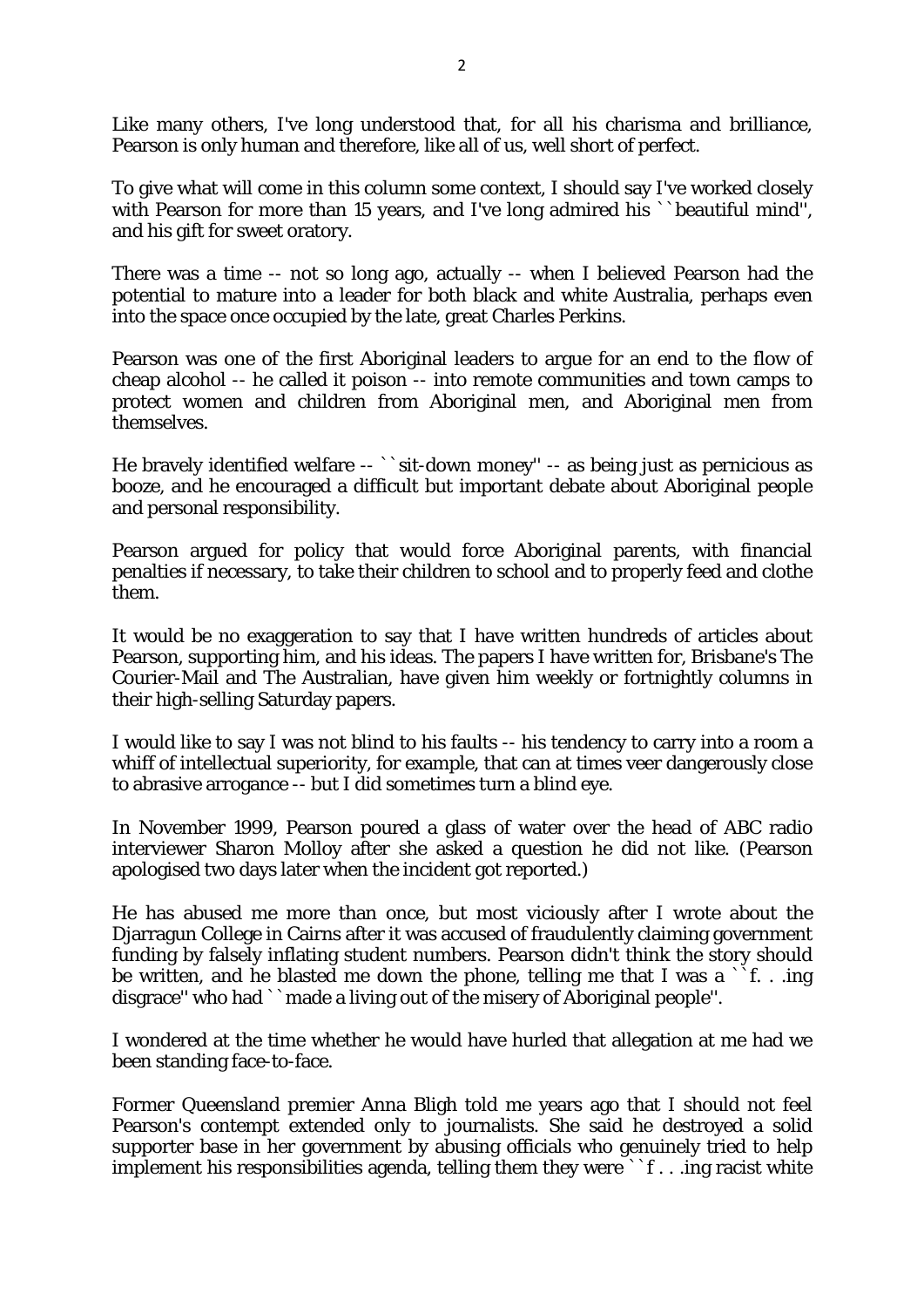c. . .s''. Bligh's predecessor, Peter Beattie, who worked closely with Pearson, recently confirmed to me another incident where a female public servant was abused by Pearson over the phone in those terms.

I can't say why I've never publicly criticised Pearson for this kind of behaviour before. Perhaps I thought his sudden outbursts and his often bitter tongue were part of the price we had to pay for his brilliance. Was I too thrilled, especially in the early years, at the sight of Pearson, burning bridges and stepping on toes, saying what nobody else would say, in his bid to save Aboriginal Australia?

I suppose because I'm older than Pearson, I also figured he would grow humbler over time and the grace that comes with age would strengthen him as a leader. I imagined him reaching out to others, taking wise counsel, drawing an ever-wider circle of influence, as he sought to improve the plight of his people.

It pains me to say the opposite has happened: Pearson's profile has blossomed, but so has his ego, and while that is only human, there have been consequences.

Instead of drawing people into his orbit, Pearson has succeeded in pushing almost everyone away. In recent weeks, as he stepped up a new and extraordinarily expensive campaign for more funds for Cape York schools, he has taken to berating people who could actually teach him a thing or two.

The talented assistant director-general of indigenous education and training futures at Queensland's Education Department, Ian Mackie, for example, has a lifetime of teaching and learning behind him, but Pearson won't give him the time of day.

Chris Sarra, who in 2010 was named Queensland Australian of the Year for his work with Aboriginal children, and who spent seven years as principal of the Cherbourg Aboriginal community school before establishing the Cherbourg TAFE, has also fallen foul of Pearson.

Sarra does not support the Pearson model, which attempts to force children to attend school by threatening to financially penalise the parents by cutting welfare benefits - but he has other ideas, some of which seem to work.

Pearson's response is it's my way or the highway. Pearson is asking the federal government to invest something like \$70 million in a Direct Instruction system of teaching for Cape York community schools. According to a draft proposal doing the rounds, it is Pearson's Cape York Partnerships with input from Pearson's Cape York Aboriginal Australian Academy that has developed the plan, which in turn has been overseen by a steering committee of which Pearson is a member.

When Pearson was at the peak of his popularity, nobody would have questioned this, but now they want to know: why do the huge amounts of money that flow to the Cape always seem to go through organisations connected to Pearson? What evidence is there the millions of taxpayer dollars that have gone into Pearson's projects through the years -- the Cape York Institute, Cape York Land Council, Balkanu and Cape York Partnerships -- have eased the burden of his people?